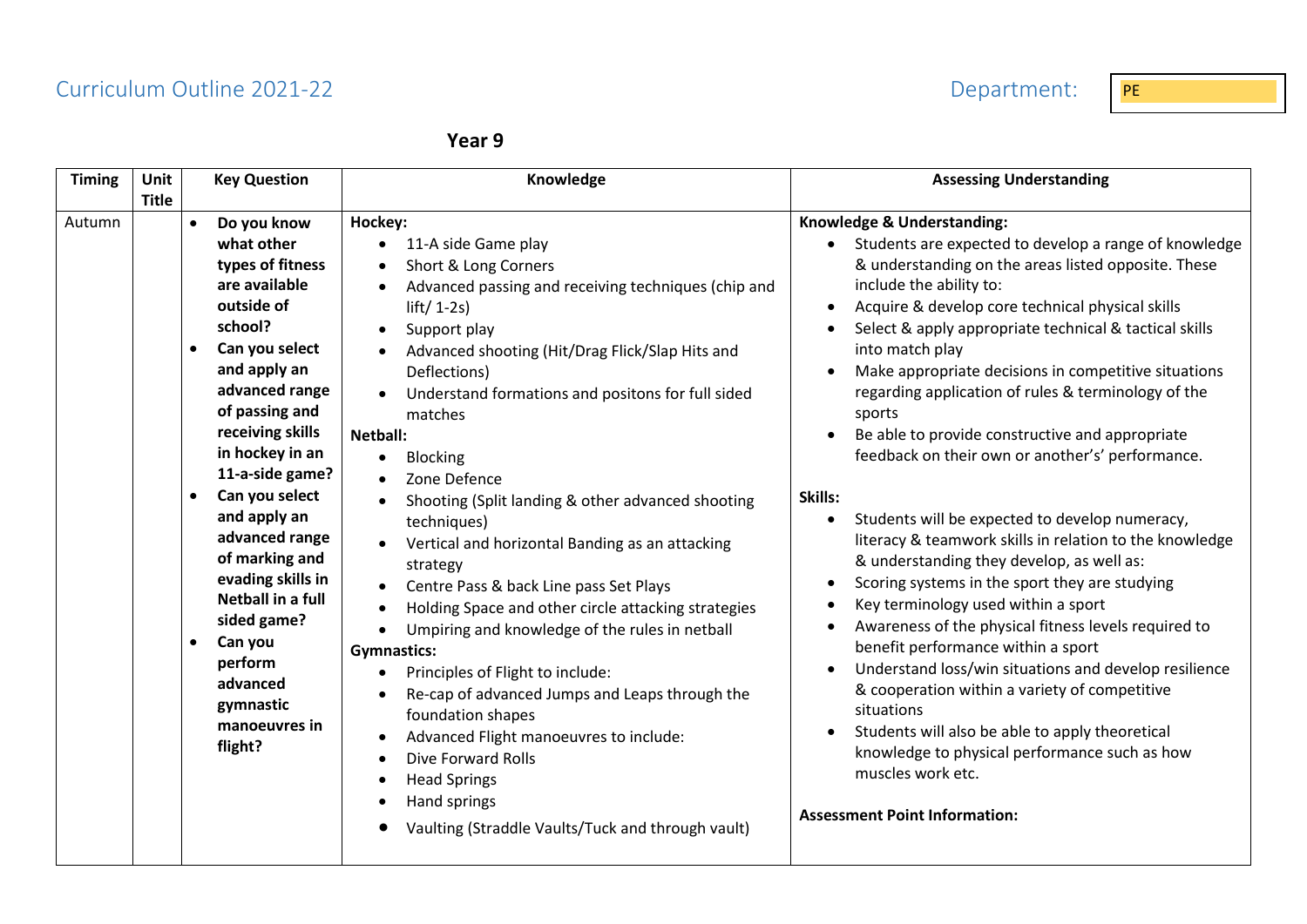## Curriculum Outline 2021-22 Department: PE

|                                                            |                                                                                                                                                                                                                                                                                                                                                                                                                                            | Tag rugby:<br>Passing and receiving techniques in Rugby (pop pass)<br>$\bullet$<br>Marking and evading skills (side step and dodging)<br>Understand the rules of Fair Play in Rugby                                                                                                                                                                                                                                                                                                                                                                                                                                                                                                                                                                                                                                                                                                                                                                                                                                          | For AP1 students will receive one amalgamated grade.<br>The AP1 grade will be an average mark out of 20 for<br>their development of knowledge & understanding<br>across the subject areas. In Year 9 students can access<br>the full range of marks up to 20 based on the individual<br>sporting assessment criteria which is shared with<br>students throughout the unit of work.                                                                                                                                                                                                                                                                                                                                                                                                                                                                                                                                                                                                                                                                                                            |
|------------------------------------------------------------|--------------------------------------------------------------------------------------------------------------------------------------------------------------------------------------------------------------------------------------------------------------------------------------------------------------------------------------------------------------------------------------------------------------------------------------------|------------------------------------------------------------------------------------------------------------------------------------------------------------------------------------------------------------------------------------------------------------------------------------------------------------------------------------------------------------------------------------------------------------------------------------------------------------------------------------------------------------------------------------------------------------------------------------------------------------------------------------------------------------------------------------------------------------------------------------------------------------------------------------------------------------------------------------------------------------------------------------------------------------------------------------------------------------------------------------------------------------------------------|-----------------------------------------------------------------------------------------------------------------------------------------------------------------------------------------------------------------------------------------------------------------------------------------------------------------------------------------------------------------------------------------------------------------------------------------------------------------------------------------------------------------------------------------------------------------------------------------------------------------------------------------------------------------------------------------------------------------------------------------------------------------------------------------------------------------------------------------------------------------------------------------------------------------------------------------------------------------------------------------------------------------------------------------------------------------------------------------------|
| Spring<br>$\bullet$<br>$\bullet$<br>$\bullet$<br>$\bullet$ | Can you select<br>and apply an<br>advanced range<br>of passing and<br>receiving skills<br>in Tag Rugby in<br>a small- sided<br>game?<br>Can you select<br>and apply an<br>advanced range<br>of passing and<br>receiving skills<br>in Football in an<br>11-a-side<br>game?<br>Can you<br>perform and<br>choreograph a<br>sequence to a<br>set theme in the<br>style of Street<br>Dance?<br>Can you<br>perform<br>advanced<br>strokes within | Football:<br><b>Goalkeeping Skills</b><br>Advanced Passing and receiving (Turns)<br>$\bullet$<br>Shadowing and advanced tackling<br>$\bullet$<br>Formations and positions for a 11-a-side game.<br>$\bullet$<br>Refereeing matches with confidence.<br>$\bullet$<br>Dance:<br>Learn a set Motif using the theme and style of Street<br>$\bullet$<br>Dance:<br>Wider understanding of Dance movement<br>$\bullet$<br><b>Motif Creation</b><br>$\bullet$<br>Advanced partner lifts<br>$\bullet$<br>Develop own choreography<br><b>Table Tennis:</b><br>Re-Cap of advanced passing shots (slice/Top Spin)<br><b>Block returns</b><br>$\bullet$<br>Defensive play<br>$\bullet$<br>Movement off the table (playing shots from close and<br>$\bullet$<br>far off the table)<br>Advanced doubles strategies<br>$\bullet$<br>Volleyball:<br>Re-Cap of the advanced passing shots (reverse<br>$\bullet$<br>Set/Volley)<br>Movement formations in 6 a-side<br>Net Blocking<br>$\bullet$<br>Developing set plays in volleyball 6-a-side | Knowledge & Understanding:<br>• Students are expected to develop a range of knowledge<br>& understanding on the areas listed opposite. These<br>include the ability to:<br>Acquire & develop core technical physical skills<br>$\bullet$<br>Select & apply appropriate technical & tactical skills<br>into match play<br>Make appropriate decisions in competitive situations<br>regarding application of rules & terminology of the<br>sports<br>Be able to provide constructive and appropriate<br>$\bullet$<br>feedback on their own or another's' performance.<br>Skills:<br>Students will be expected to develop numeracy,<br>$\bullet$<br>literacy & teamwork skills in relation to the knowledge<br>& understanding they develop, as well as:<br>Scoring systems in the sport they are studying<br>Key terminology used within a sport<br>$\bullet$<br>Awareness of the physical fitness levels required to<br>$\bullet$<br>benefit performance within a sport<br>Understand loss/win situations and develop resilience<br>& cooperation within a variety of competitive<br>situations |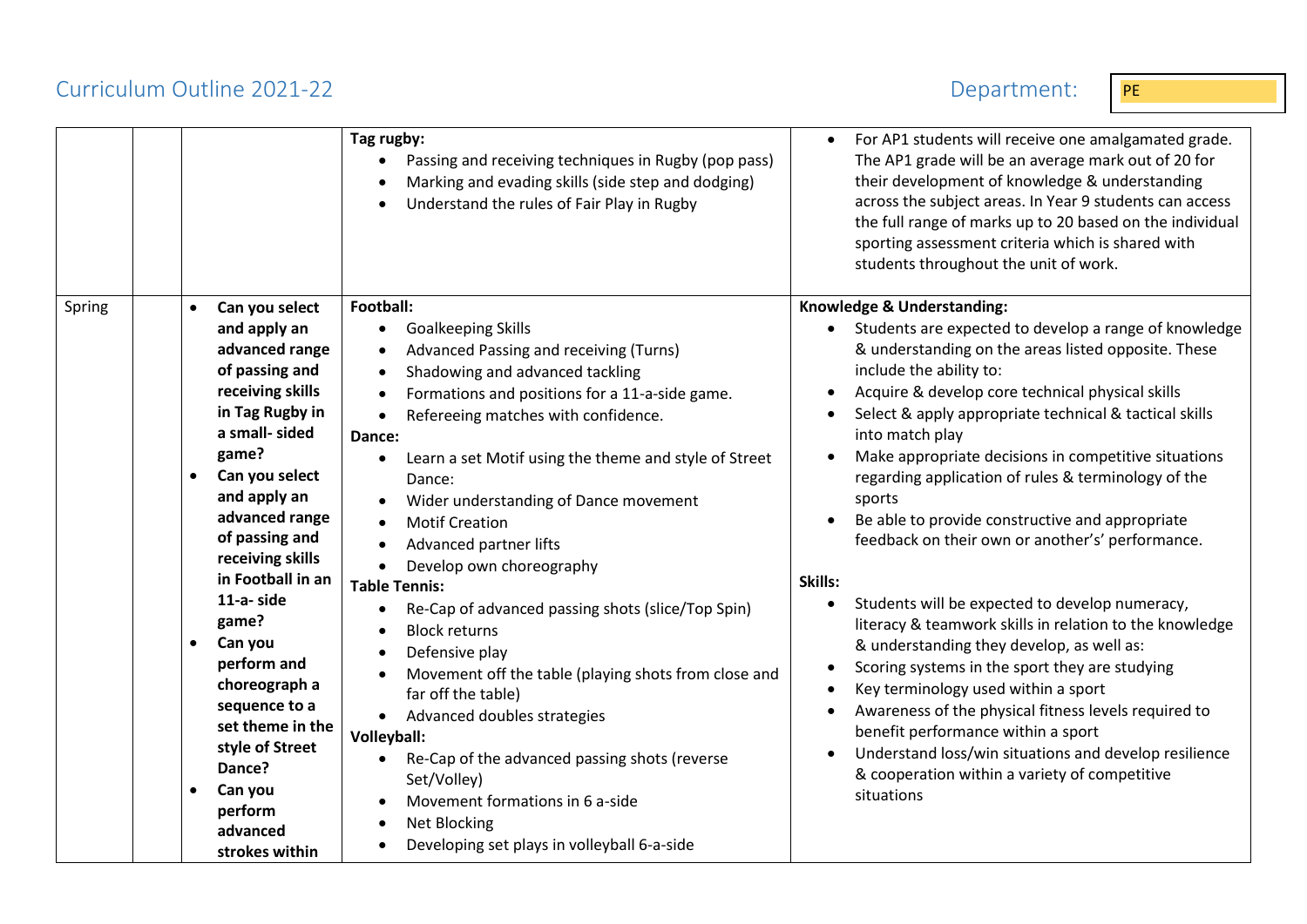## Curriculum Outline 2021-22 Department: PE



|        |           | competitive<br>match play?<br>Can you<br>perform<br>advanced<br>passing shots as<br>part of<br>advanced<br>attacking<br>strategies to<br>create winning<br>points in<br>volleyball? | Advanced Spike and deceptive shot play<br>Formations and rotations for 6-a-side Volleyball<br>(libero)<br><b>Rugby</b><br>Passing<br>Attacking principles<br>Defending principles<br>Application of skills in small sided games | Students will also be able to apply theoretical<br>knowledge to physical performance such as how<br>muscles work etc.<br><b>Assessment Point Information:</b><br>For AP2 students will receive one amalgamated grade<br>$\bullet$<br>which includes data from AP1. The AP2 grade will be<br>an average mark out of 20 for their development of<br>knowledge & understanding across the subject areas<br>they have studied fully up to the assessment point. In<br>Year 9 students can access the full range of marks up to<br>20 based on the individual sporting assessment criteria<br>which is shared with students throughout the unit of<br>work. |
|--------|-----------|-------------------------------------------------------------------------------------------------------------------------------------------------------------------------------------|---------------------------------------------------------------------------------------------------------------------------------------------------------------------------------------------------------------------------------|--------------------------------------------------------------------------------------------------------------------------------------------------------------------------------------------------------------------------------------------------------------------------------------------------------------------------------------------------------------------------------------------------------------------------------------------------------------------------------------------------------------------------------------------------------------------------------------------------------------------------------------------------------|
| Summer | $\bullet$ | Can you<br>perform                                                                                                                                                                  | <b>Athletics:</b><br>Advanced knowledge of the principles of:                                                                                                                                                                   | Knowledge & Understanding:<br>Students are expected to develop a range of knowledge                                                                                                                                                                                                                                                                                                                                                                                                                                                                                                                                                                    |
|        |           | advanced                                                                                                                                                                            | Middle Distance Events (800m)                                                                                                                                                                                                   | & understanding on the areas listed opposite. These                                                                                                                                                                                                                                                                                                                                                                                                                                                                                                                                                                                                    |
|        |           | strokes within a                                                                                                                                                                    | Sprinting (100m/200m)                                                                                                                                                                                                           | include the ability to:                                                                                                                                                                                                                                                                                                                                                                                                                                                                                                                                                                                                                                |
|        |           | competitive                                                                                                                                                                         | Relay                                                                                                                                                                                                                           | Acquire & develop core technical physical skills                                                                                                                                                                                                                                                                                                                                                                                                                                                                                                                                                                                                       |
|        |           | rally?                                                                                                                                                                              | Throwing Events (Discus/Javelin/Shot Putt)                                                                                                                                                                                      | Select & apply appropriate technical & tactical skills                                                                                                                                                                                                                                                                                                                                                                                                                                                                                                                                                                                                 |
|        |           | Can you select<br>and apply an                                                                                                                                                      | Jumping Events (Long Jump/High Jump/Triple Jump)                                                                                                                                                                                | into match play                                                                                                                                                                                                                                                                                                                                                                                                                                                                                                                                                                                                                                        |
|        |           | advanced range                                                                                                                                                                      | Understand the rules and measuring of different<br>athletic events                                                                                                                                                              | Make appropriate decisions in competitive situations<br>regarding application of rules & terminology of the                                                                                                                                                                                                                                                                                                                                                                                                                                                                                                                                            |
|        |           | of skills which                                                                                                                                                                     | <b>Rounders:</b>                                                                                                                                                                                                                | sports                                                                                                                                                                                                                                                                                                                                                                                                                                                                                                                                                                                                                                                 |
|        |           | are involved                                                                                                                                                                        | Backing up and support play                                                                                                                                                                                                     | Be able to provide constructive and appropriate<br>feedback on their own or another's' performance.                                                                                                                                                                                                                                                                                                                                                                                                                                                                                                                                                    |